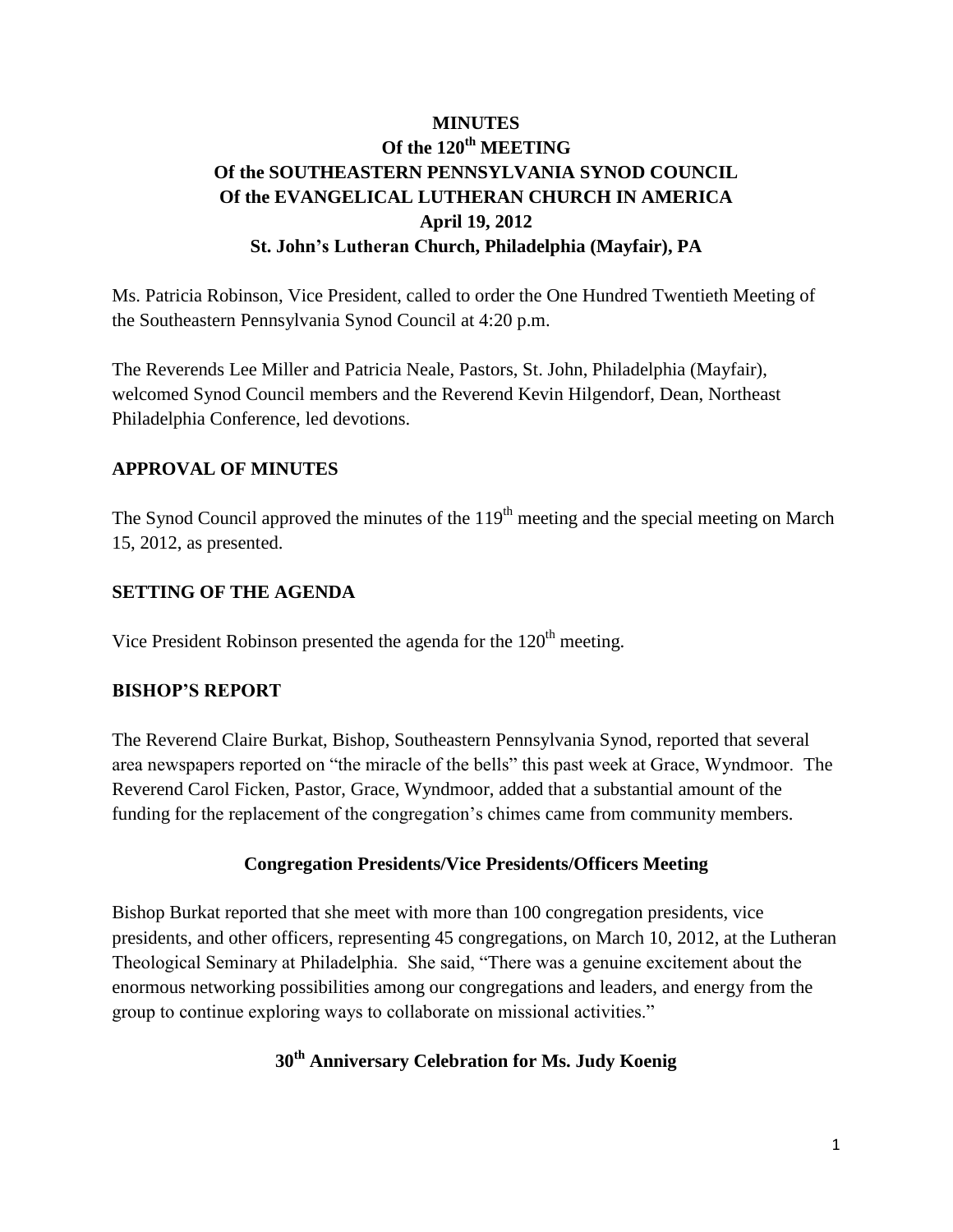Bishop Burkat reported that, on April 2, 2012, synod and seminary staff; family members; former bishops, the Reverends Michael Merkel and Roy Almquist; former Finance Committee chair, Mr. Everett Wick; and former Treasurer, Mr. Richard Reimet (via Skype), celebrated at a "surprise" lunch Ms. Judy Koenig's 30 years of service as the synod's bookkeeper. The gathering recognized "Judy's gifts of empathy, responsibility, organization, remembrance and acknowledgement of staff anniversaries, and emergency response leadership."

### **Redeemer, Philadelphia (East Falls)**

Bishop Burkat reviewed "where we are presently on the current litigation regarding the former Redeemer Church in East Falls [Philadelphia]."

#### **2012 Visits to Conferences**

Bishop Burkat reported that, on April 12, 2012, she met with lay and rostered leaders of the Lower Bucks Conference, the first of her visits to conferences this year in order to engage "in conversation in an informal setting." She added that a pastor later described the event as "very positive" and "helpful."

#### **2012 Synod Assembly**

Bishop Burkat reported that the theme of this year's Synod Assembly, May 4-5, 2012, at Franconia Mennonite Meetinghouse, Telford, would be *Ecclesia Plantanda: The Church Must Be Planted,* and that the Reverend Dr. Karl Krueger would be the keynote speaker, and the Reverend Sherman Hicks, the ELCA Representative. Mr. Robert Hensil has agreed to chair the Bishop's Election Committee.

#### **Action on the Roster**

#### *Renewal of Specialized Calls*

Bishop Burkat presented the following resolutions, which the Synod Council approved:

**S. C. 12.04.01 RESOLVED THAT the Southeastern Pennsylvania Synod Council approves, in accord with bylaw 7.41.15., of the** *Constitution, Bylaws, and Continuing Resolutions of the Evangelical Lutheran Church in America***, a call to serve in Unusual Circumstances to the Rev. Leslie M. Richard for a period of one year effective June 1, 2012, and ending May 31, 2013 renewable on an annual basis.** 

**S. C. 12.04.02 RESOLVED THAT the Southeastern Pennsylvania Synod Council approves a call to the Reverend Moses Suah Dennis as Mission Developer at Faith Worship Center, East Lansdowne, for a term of two years beginning October 1, 2011, and ending September 30, 2013.**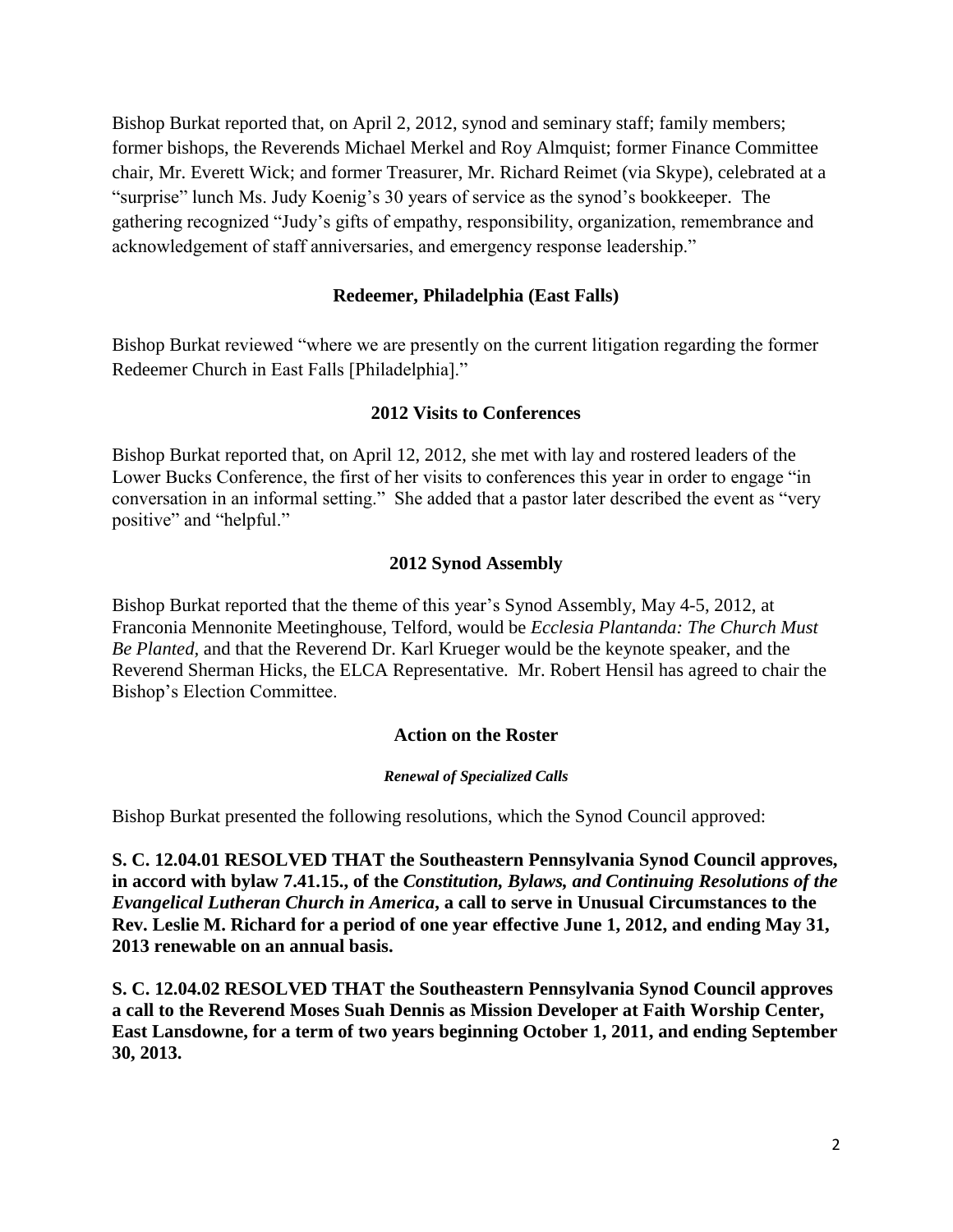## **S. C. 12.04.03 RESOLVED THAT the Southeastern Pennsylvania Synod Council approves a call to the Reverend Violet Little as Mission Developer at The Welcome Church, Philadelphia, for a term of three years beginning January 1, 2012, and ending December 31, 2014.**

#### *Retirement*

Bishop Burkat presented the following resolution, which the Synod Council approved:

## **S. C. 12.04.04 RESOLVED THAT the Southeastern Pennsylvania Synod Council grants**  *retirement* **status to the Reverend Shongchai Hang, effective March 1, 2012; the Reverend James Heckman, effective April 1, 2012; and the Reverend Edward Kane, effective June 1, 2012.**

### *On Leave from Call Requests*

Bishop Burkat presented the following resolution, which the Synod Council approved:

**S. C. 12.04.05 RESOLVED THAT the Southeastern Pennsylvania Synod Council grants** *on leave from call* **status to the Reverend Karen Weber, 2nd year, effective January 2, 2012; the Reverend Katherine Cartwright Knodel, 1st year, effective April 1, 2012; the Reverend Sozinho Alves, 1st year for Graduate Studies, effective January 2, 2012; the Reverend David Oppold, 1st year for Graduate Studies, effective March 1, 2012; and the Reverend Brian Cox, 1st year for Graduate Studies, effective April 1, 2012.**

## **EXECUTIVE COMMITTEE AND VICE PRESIDENT'S REPORT**

Vice President Robinson thanked Pastor Lee Miller, Ms. Sara Barber, and Ms. Gayle King, who are completing Synod Council terms and are either ineligible for re-election or have decided not to seek another term.

## **SECRETARY'S REPORT**

As this synod's ELCA Church Council liaison, the Reverend Raymond Miller, Secretary, shared and commented on the *Summary of Actions* for the Church Council meeting on April 13-15, 2012.

On the basis of **S10.06.01**, Secretary Miller reported that Ms. Rachel Bingaman and Mr. Brandon Starnes have lost Synod Council membership because of their absence from Synod Council meetings from June 2011 through April 2012.

On the recommendation of Ms. Molly Beck Dean, Assistant to the Bishop/Youth Ministry Specialist, Secretary Miller presented the following resolution, which the Synod Council approved: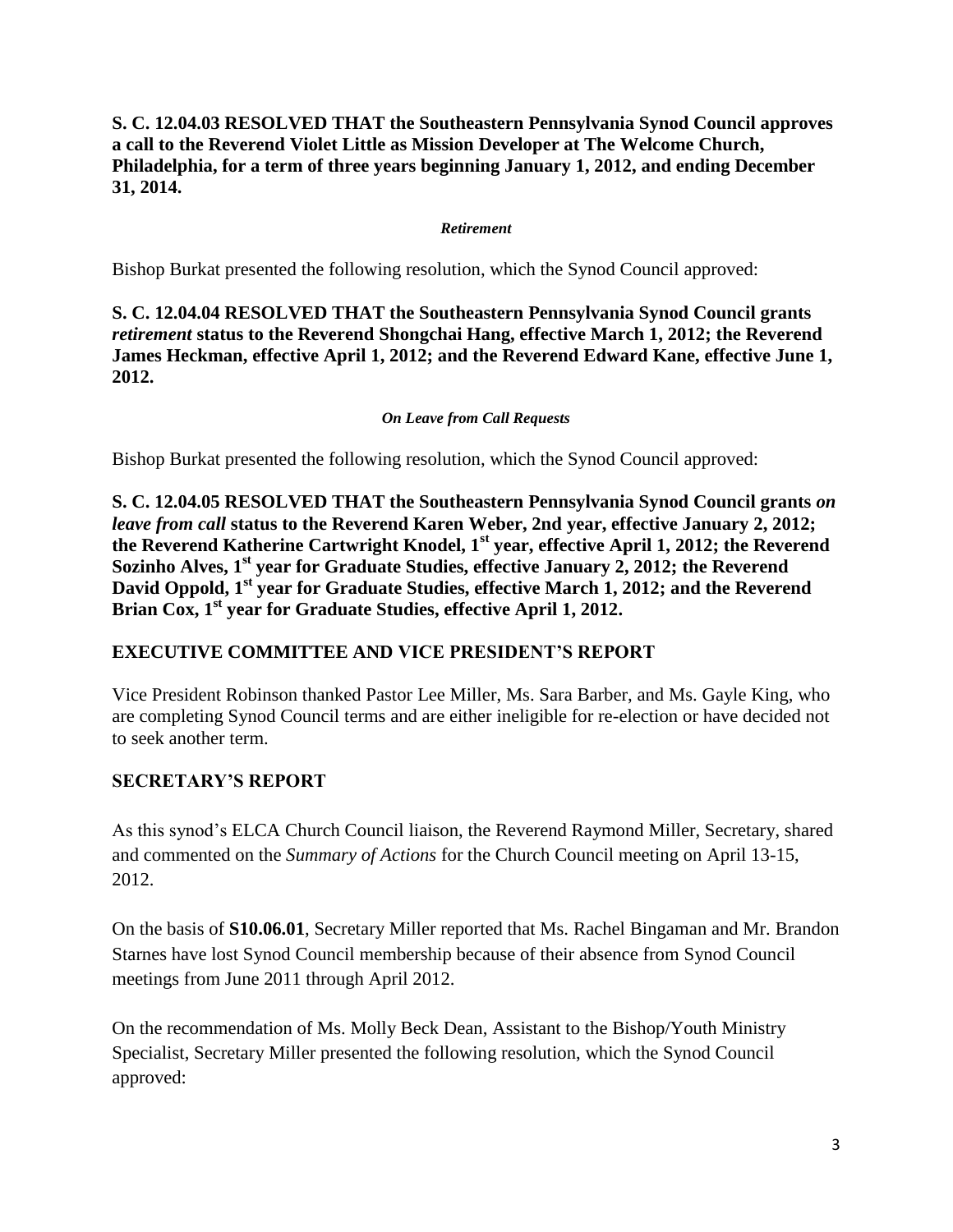## **S. C. 12.04.06 RESOLVED THAT the Southeastern Pennsylvania Synod Council elects Ms. Adrienne Nash Melendez and Mr. Alex Rafuse as young adult members of the Synod Council for terms ending 2013.**

Ms. Melendez is a member of Good Shepherd, Coatesville, and age 29. Mr. Rafuse is a member of St. James, Limerick, and age 18.

## **FINANCIAL REPORTS**

## **Report of the Treasurer**

Ms. Janet Neff, Treasurer, reported that, at this time in the fiscal year, the synod's budgeted income matches its actual income. She added that the synod's financial software is in the process of being updated and that the proposed 2013 budget would be soon available at the synod website.

There was no **Report of the Finance Committee.** 

## **Report of the Audit Committee**

Mr. Rodman Rothermel, Chair, reported that the management letter from the synod's auditors would soon be available at Fisher's Net and encouraged Synod Council members to read it. He recommended that the Treasurer prepare a summary page of her reports to the Synod Council. He also expressed thanks to Bishop Burkat and Ms. Neff for their work in addressing the synod's financial position.

## **SYNOD COUNCIL COMMITTEES**

## **Nominating**

The Reverend Sandra Brown reported that she would "cover" the committee's work at the request of the Nominating Committee chair, Pastor Carol Ficken,. Pastor Brown then reviewed the Nominating Committee's Report to the Synod Assembly, updating the list of nominees.

## **Administration**

Pastor Lee Miller reported that the Executive Committee approved the agenda for the Synod Assembly.

Ms. Joanne Carlson reported that additional pages are needed for the Synod Assembly and that the assembly reports are now available online.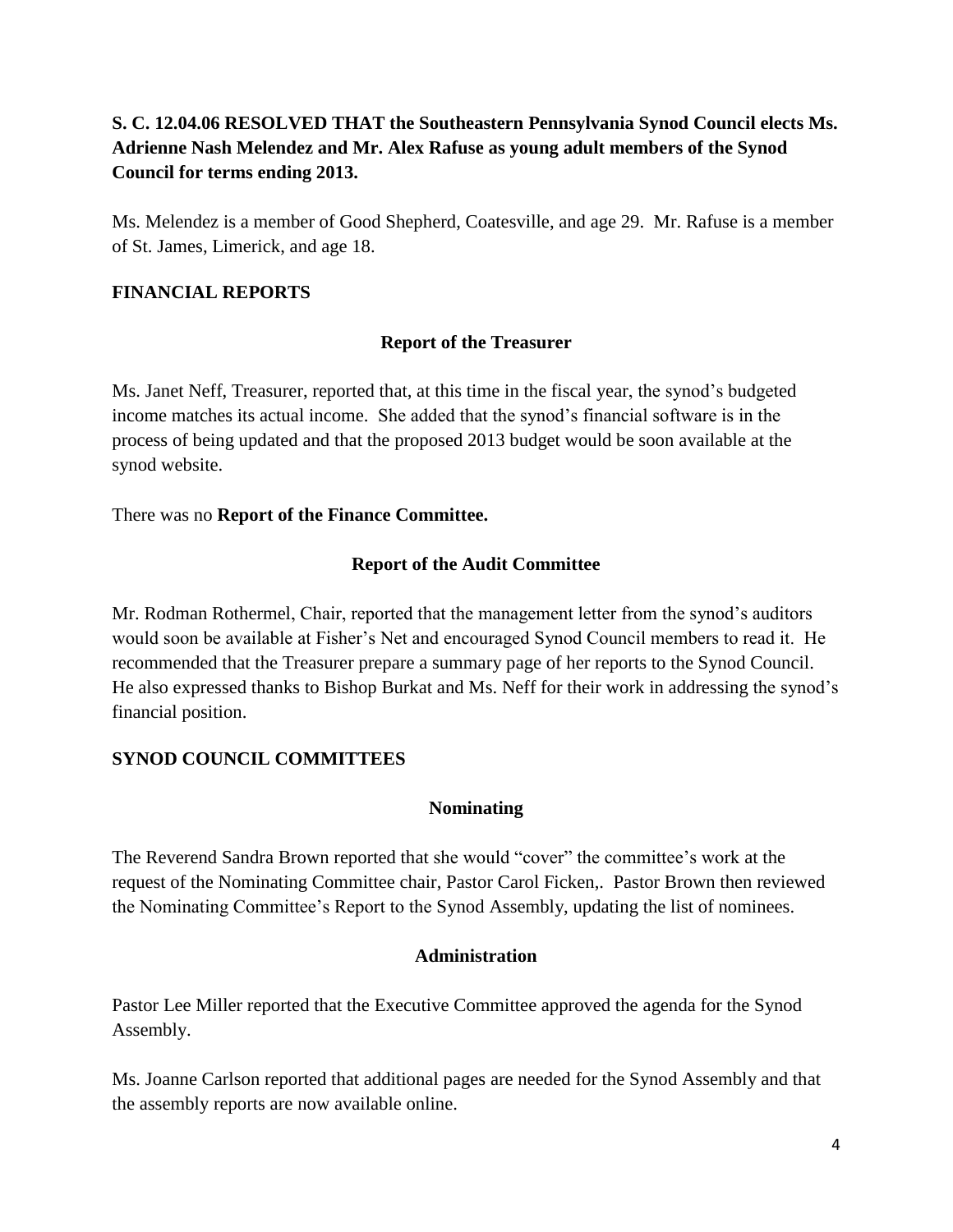### **Constitution**

On behalf of the Constitution Committee, Secretary Miller presented the following resolution, which the Synod Council approved:

## **S. C. 12.04.07 RESOLVED THAT the Synod Council grants full approval to the constitution of Jerusalem, Schwenksville, and Faith Immanuel, East Lansdowne.**

## **OLD BUSINESS**

## **African Descent Strategy**

The Reverend Charles Leonard presented an overview of the African Descent Strategy, which seeks "to increase the awareness and relevance of the Lutheran Church in the communities of African descendants … through a holistic proactive ministry that grows spiritually and numerically while contributing to the total expression of the Body of Christ." He stated that the strategy is "for the whole synod" and requested that the Synod Council approve the strategy for presentation to the Synod Assembly.

Pastor Leonard presented the following resolution, which the Synod Council approved:

# **S. C. 12.04.08 RESOLVED THAT the Southeastern Pennsylvania Synod Council approves the African Descent Strategy for presentation to and consideration by the 2012 Synod Assembly.**

## **Bryson/LGBTQ Task Force**

Vice President Robinson reported that Bryson/LGBTQ Task Force is seeking input from the Synod Council regarding its future direction. She postponed such discussion until the meeting of the Synod Council on June 7, 2012.

## **NEW BUSINESS**

Ms. Dean reported that 540 persons from this synod have registered for the ELCA Youth Gathering in New Orleans, July 18-22, 2012. She added that the Mission Investment Fund has provided a grant to assist with registration costs.

The Reverend Henrik Sonntag asked about the synod's plans in support of the ELCA Malaria Campaign. Ms. Carlson reported that the ELCA Malaria Campaign in this synod would be "kicked off" at the Synod Assembly. She noted that the ELCA Malaria Campaign and the Lutheran Malaria Initiative are different campaigns.